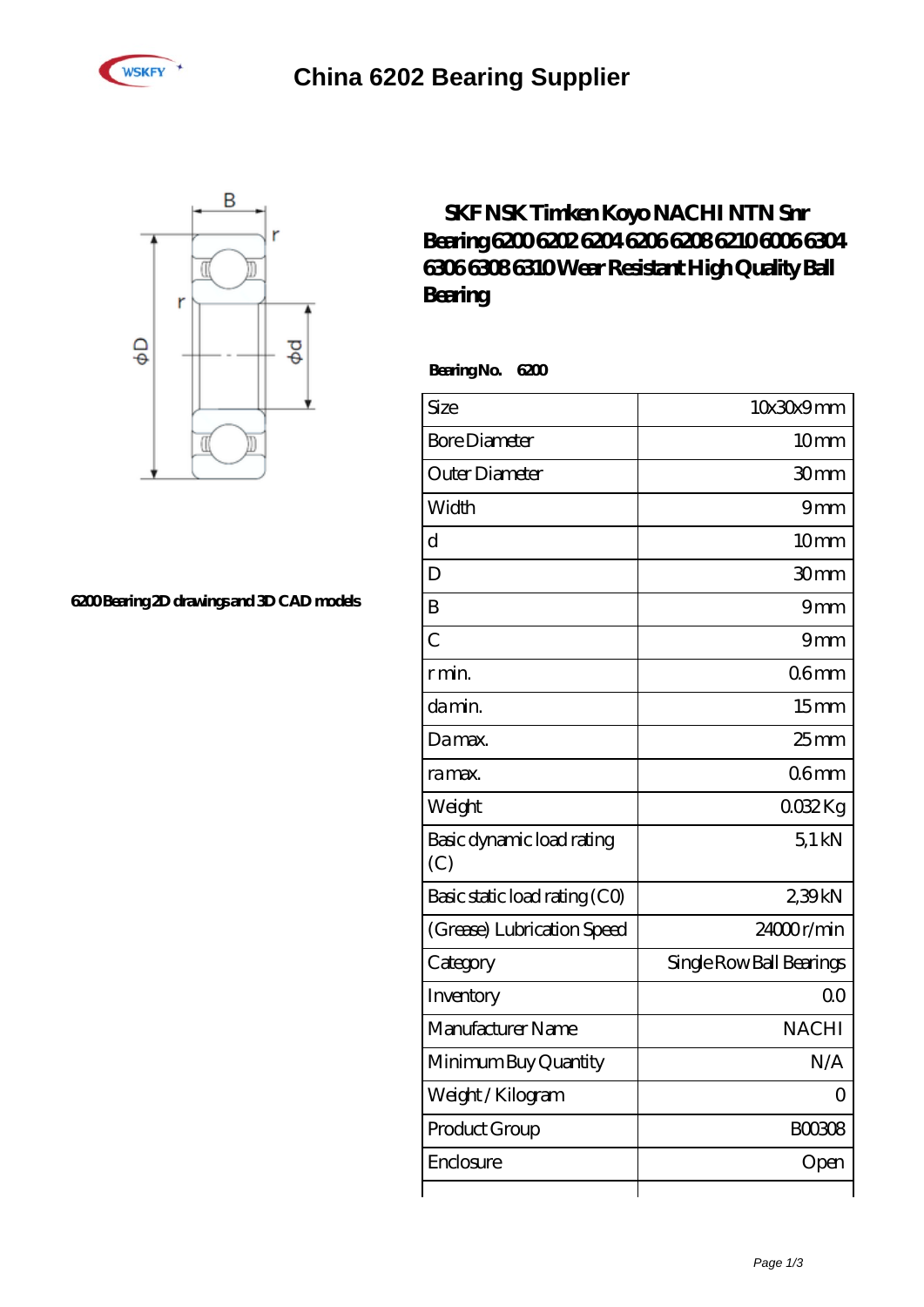

## **[China 6202 Bearing Supplier](https://brosebaskets.tv)**

| Precision Class                    | ABEC 1   ISO PO                                                                                                                                                                                                           |
|------------------------------------|---------------------------------------------------------------------------------------------------------------------------------------------------------------------------------------------------------------------------|
| Maximum Capacity / Filling<br>Slot | No                                                                                                                                                                                                                        |
| Rolling Element                    | <b>Ball Bearing</b>                                                                                                                                                                                                       |
| Snap Ring                          | No                                                                                                                                                                                                                        |
| <b>Internal Special Features</b>   | No                                                                                                                                                                                                                        |
| Cage Material                      | Steel                                                                                                                                                                                                                     |
| Internal Clearance                 | CO-Medium                                                                                                                                                                                                                 |
| Inch - Metric                      | Metric                                                                                                                                                                                                                    |
| Long Description                   | 10MM Bore; 30MM<br>Outside Diameter; 9MM<br>Outer Race Width; Open;<br>Ball Bearing, ABEC 1   ISO<br>PQ No Filling Slot; No Snap<br>Ring, No Internal Special<br>Features; CO-Medium<br>Internal Clearance; Steel<br>Cage |
| <b>Other Features</b>              | Deep Groove                                                                                                                                                                                                               |
| Category                           | Single Row Ball Bearing                                                                                                                                                                                                   |
| <b>UNSPSC</b>                      | 31171504                                                                                                                                                                                                                  |
| Harmonized Tariff Code             | 8482.105068                                                                                                                                                                                                               |
| Noun                               | Bearing                                                                                                                                                                                                                   |
| Keyword String                     | Ball                                                                                                                                                                                                                      |
| Manufacturer URL                   | http://www.nachiamerica.c<br>om                                                                                                                                                                                           |
| Weight/LBS                         | 006834                                                                                                                                                                                                                    |
| Outer Race Width                   | 0.354 Inch   9 Millimeter                                                                                                                                                                                                 |
| Inner Race Width                   | OInch   OMillimeter                                                                                                                                                                                                       |
| Bore                               | 0.394 Inch   10 Millimeter                                                                                                                                                                                                |
| Outside Diameter                   | 1.181 Inch   30 Millimeter                                                                                                                                                                                                |
| Bore Type                          | Cylindrical Bore                                                                                                                                                                                                          |
| Configuration                      | Single Row                                                                                                                                                                                                                |
| <b>Bore Size</b>                   | 10 <sub>mm</sub>                                                                                                                                                                                                          |
| Width                              | 9mm                                                                                                                                                                                                                       |
|                                    |                                                                                                                                                                                                                           |